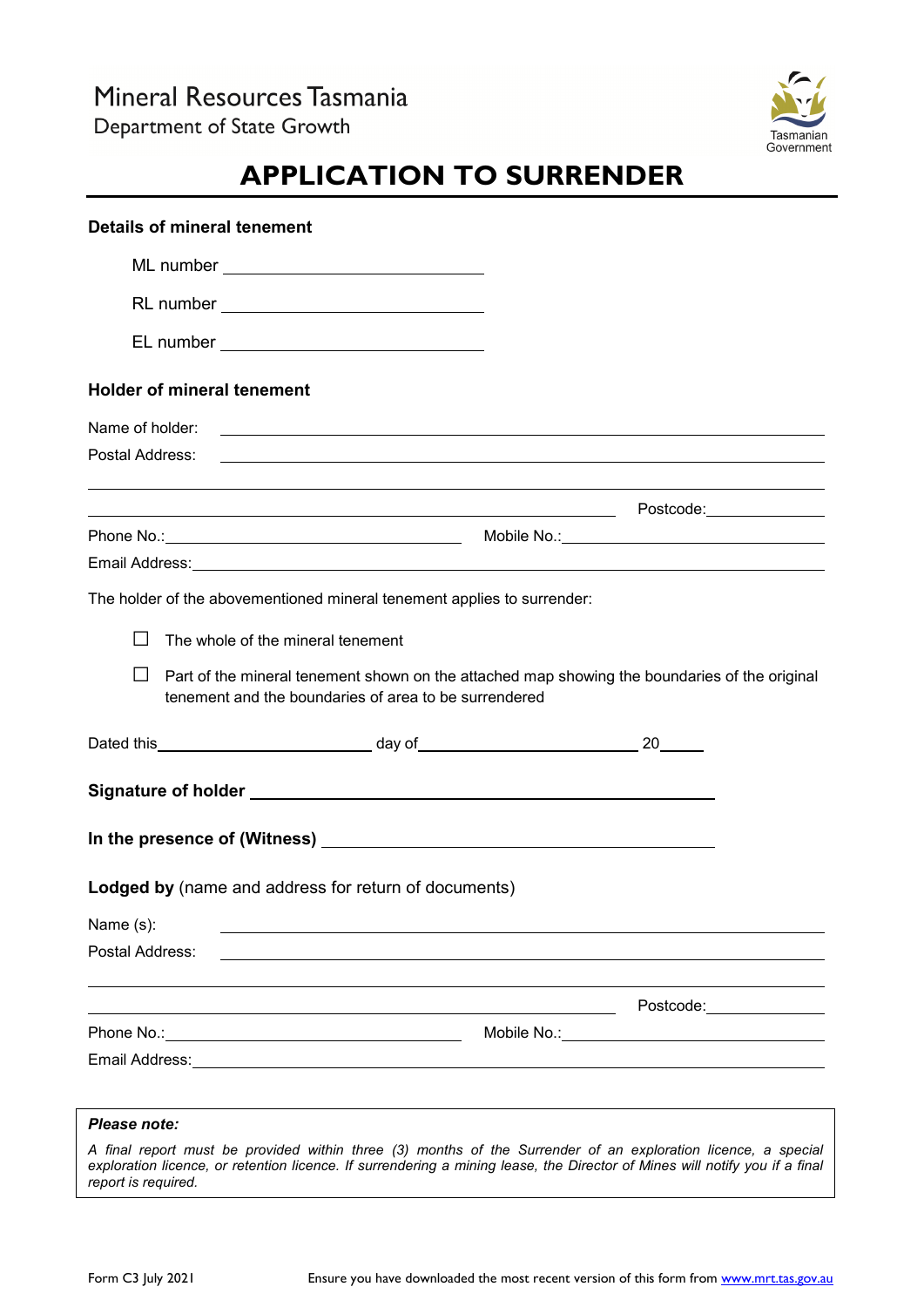| The following must accompany this form<br>N/A                                                                                                                                                                                                                                                                                                                                                                |                        |              |              |  |  |  |  |
|--------------------------------------------------------------------------------------------------------------------------------------------------------------------------------------------------------------------------------------------------------------------------------------------------------------------------------------------------------------------------------------------------------------|------------------------|--------------|--------------|--|--|--|--|
| Prescribed fee (\$173.25)<br>$\bullet$                                                                                                                                                                                                                                                                                                                                                                       |                        |              | $\Box$       |  |  |  |  |
| The lease or licence document issued for the tenement<br>$\bullet$<br>(if application is for partial surrender)                                                                                                                                                                                                                                                                                              |                        |              | $\mathsf{L}$ |  |  |  |  |
| Map showing the boundaries of the original tenement and the boundaries<br>$\bullet$<br>of the area to be surrendered (if partial surrender)                                                                                                                                                                                                                                                                  |                        | $\mathsf{L}$ |              |  |  |  |  |
| Confirmation that all production returns have been lodged and royalties paid<br>$\bullet$<br>(if applicable)                                                                                                                                                                                                                                                                                                 |                        | $\mathbf{L}$ |              |  |  |  |  |
| The prescribed application fee of \$173.25 must accompany this application.<br>A receipt will not be issued unless requested. Receipt required YES L<br>Applications made through Service Tasmania:<br><b>STaRS Code: MR8</b>                                                                                                                                                                                |                        |              |              |  |  |  |  |
| Amount paid _________________________________<br>Receipt Number ____________________________                                                                                                                                                                                                                                                                                                                 |                        |              |              |  |  |  |  |
|                                                                                                                                                                                                                                                                                                                                                                                                              |                        |              |              |  |  |  |  |
| Cost allocation: 2125.45.4602                                                                                                                                                                                                                                                                                                                                                                                |                        |              |              |  |  |  |  |
|                                                                                                                                                                                                                                                                                                                                                                                                              | <b>OFFICE USE ONLY</b> |              |              |  |  |  |  |
| Surrender:<br><b>Approved</b><br><b>Refused</b><br>Date and the state of the state of the state of the state of the state of the state of the state of the state of the state of the state of the state of the state of the state of the state of the state of the state of the s<br>Signed Director of Mines <b>contained a large service of Mines</b> and the service of the service of the service of the |                        |              |              |  |  |  |  |
| Conditions of approval:                                                                                                                                                                                                                                                                                                                                                                                      |                        |              |              |  |  |  |  |
|                                                                                                                                                                                                                                                                                                                                                                                                              |                        |              |              |  |  |  |  |

Date applicant notified of approval/refusal